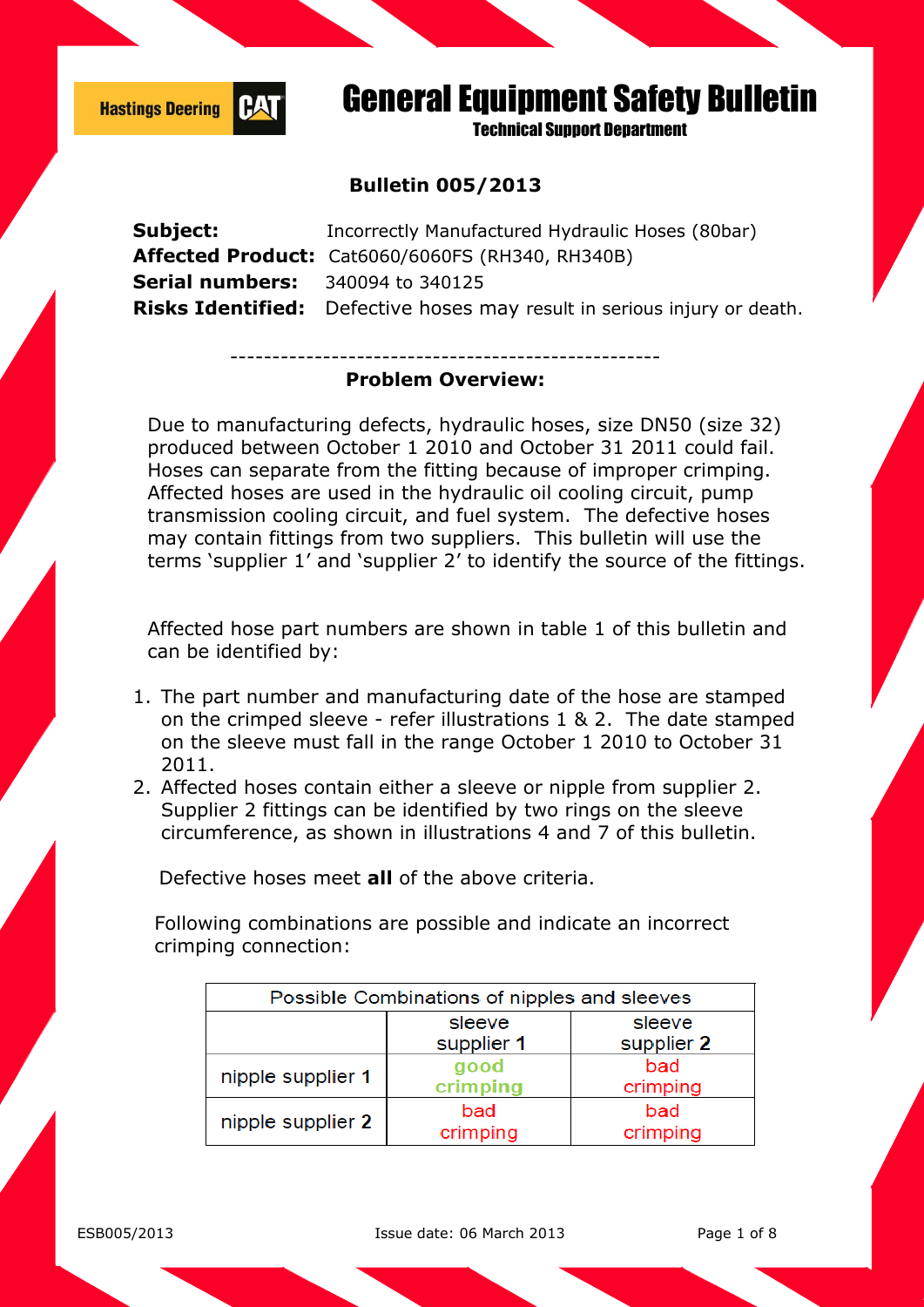

**Technical Sunnort Department** 

### **Corrective Actions Required**

All machine serial numbers listed may be fitted with affected hoses, and must be inspected (refer table 1). Hoses held as spare parts must also be inspected.

#### **What to Do:**

- 1. Inspect machines in the affected serial number range. If the inspection shows defective hoses are fitted, replacement hoses must be ordered and fitted immediately.
- 2. Inspect parts stock holdings of affected part numbers shown in this bulletin. Defective hoses identified in this inspection must be replaced.
- 3. Destroy defective hoses by cutting the hose at the crimped fittings at each end to render the hose unusable and attach a picture of destroyed hose to the warranty claim.

# Flow Chart to identify good and bad crimping Sleeve



ESB005/2013 Issue date: 06 March 2013 Page 2 of 8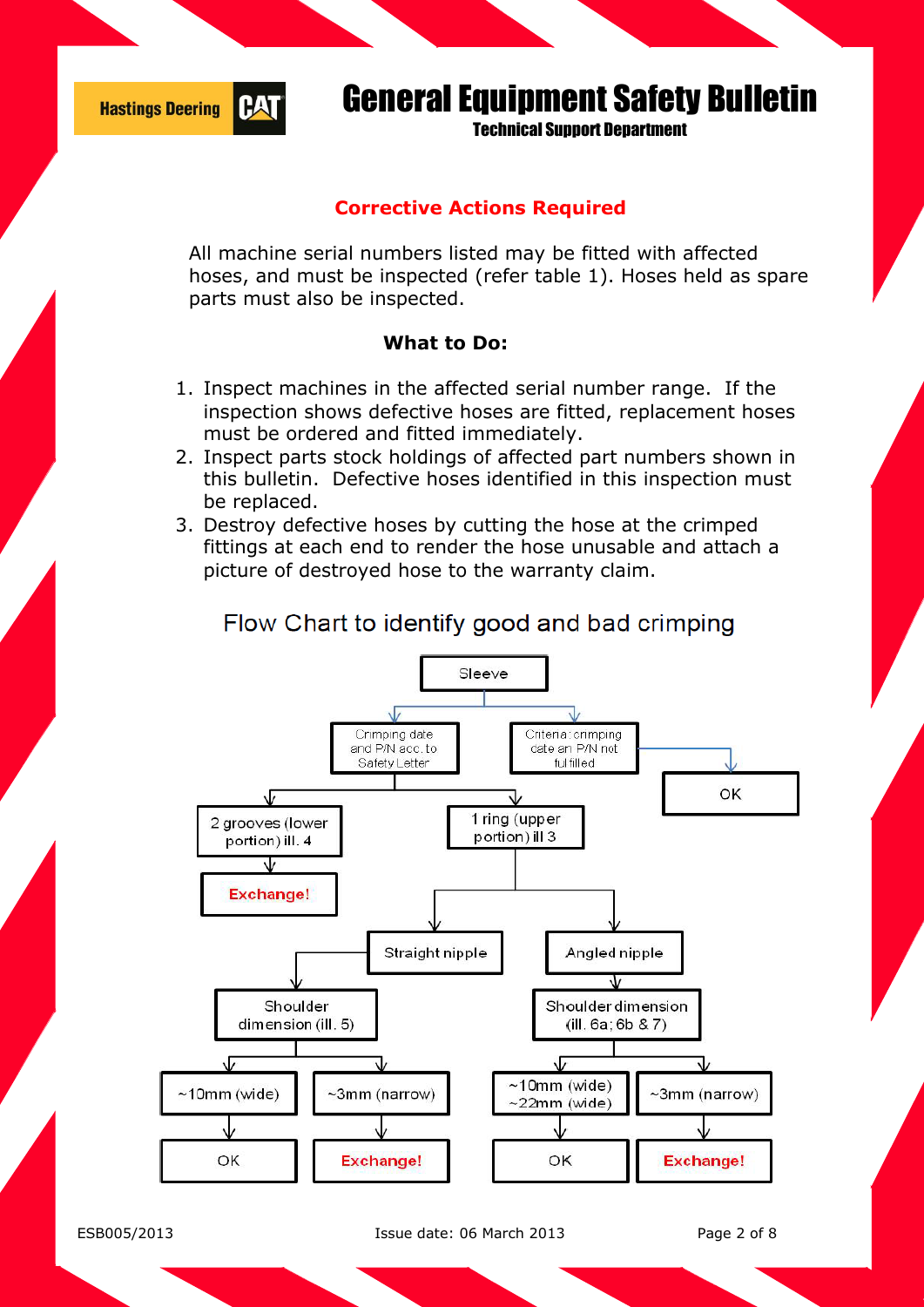

Technical Support Department



 Illustration 1: layout of components NB. Example shown is straight nipple: 45° and 90° nipples are similar construction



Illustration 2: Part-Number and production date (month/year) on hose fitting.

ESB005/2013 Issue date: 06 March 2013 Page 3 of 8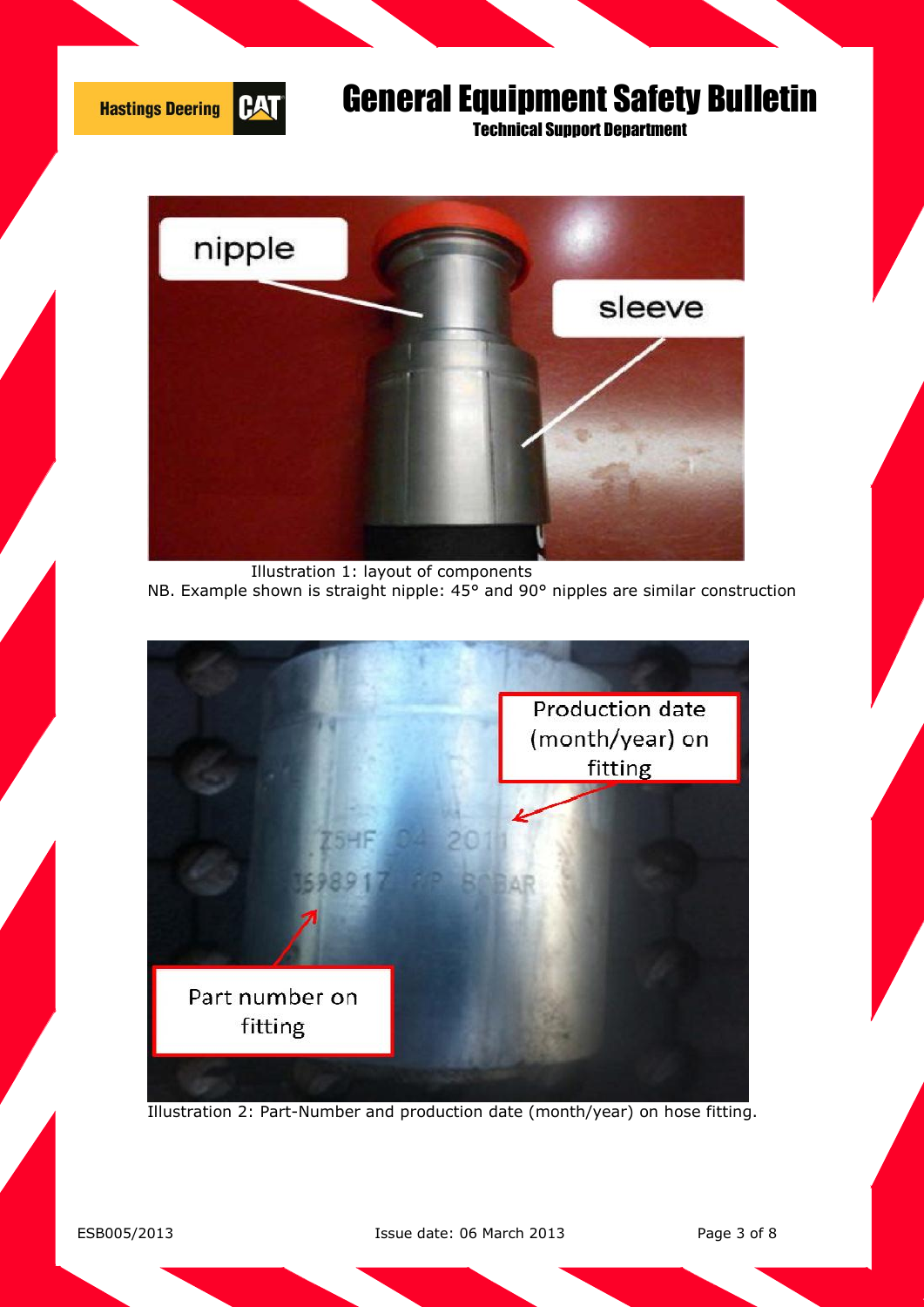

Technical Support Department





 Illustration 4: **Supplier 2** sleeve always with two machined rings on circumference. (**Bad**)

ESB005/2013 Issue date: 06 March 2013 Page 4 of 8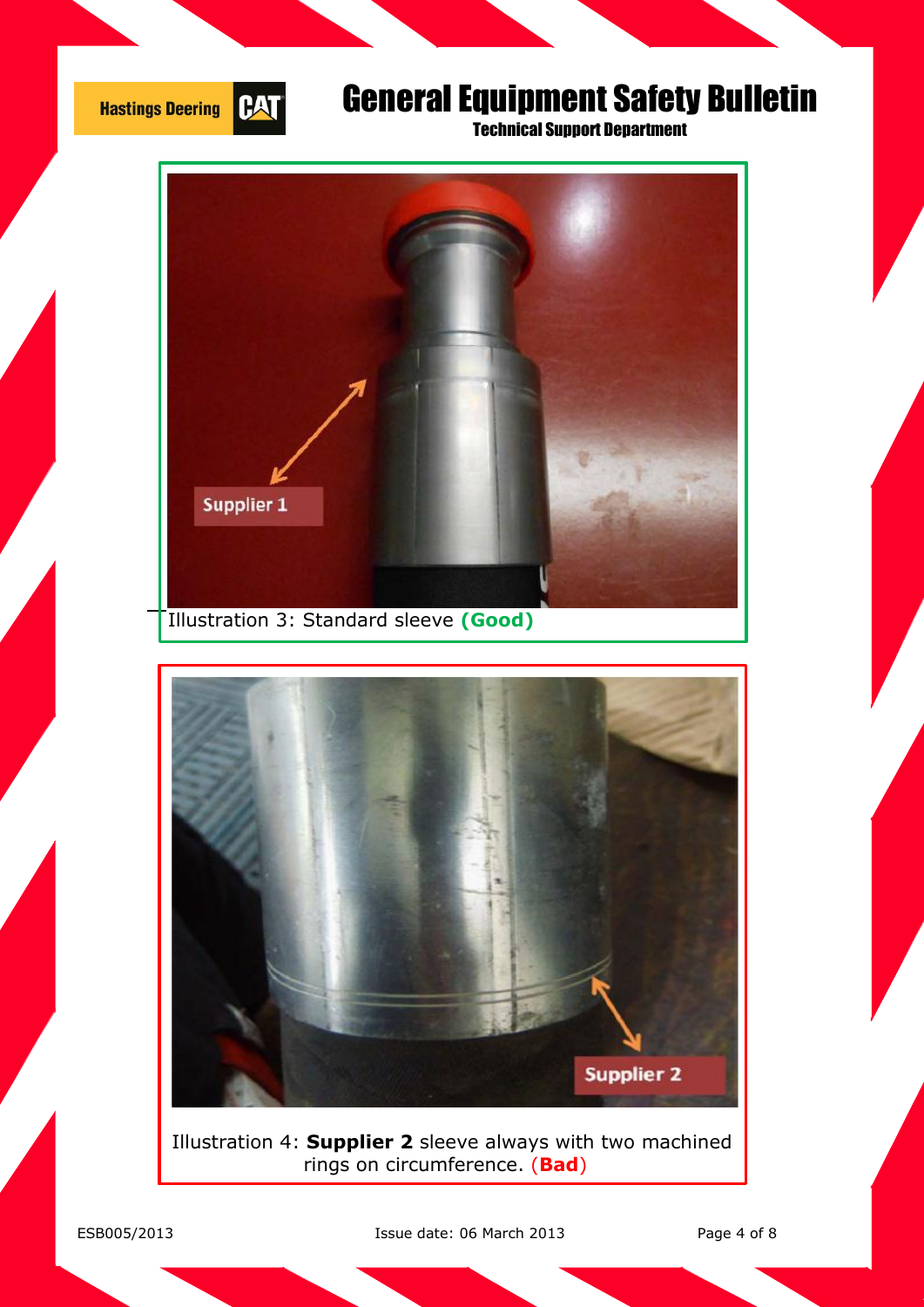

ESB005/2013 Issue date: 06 March 2013 Page 5 of 8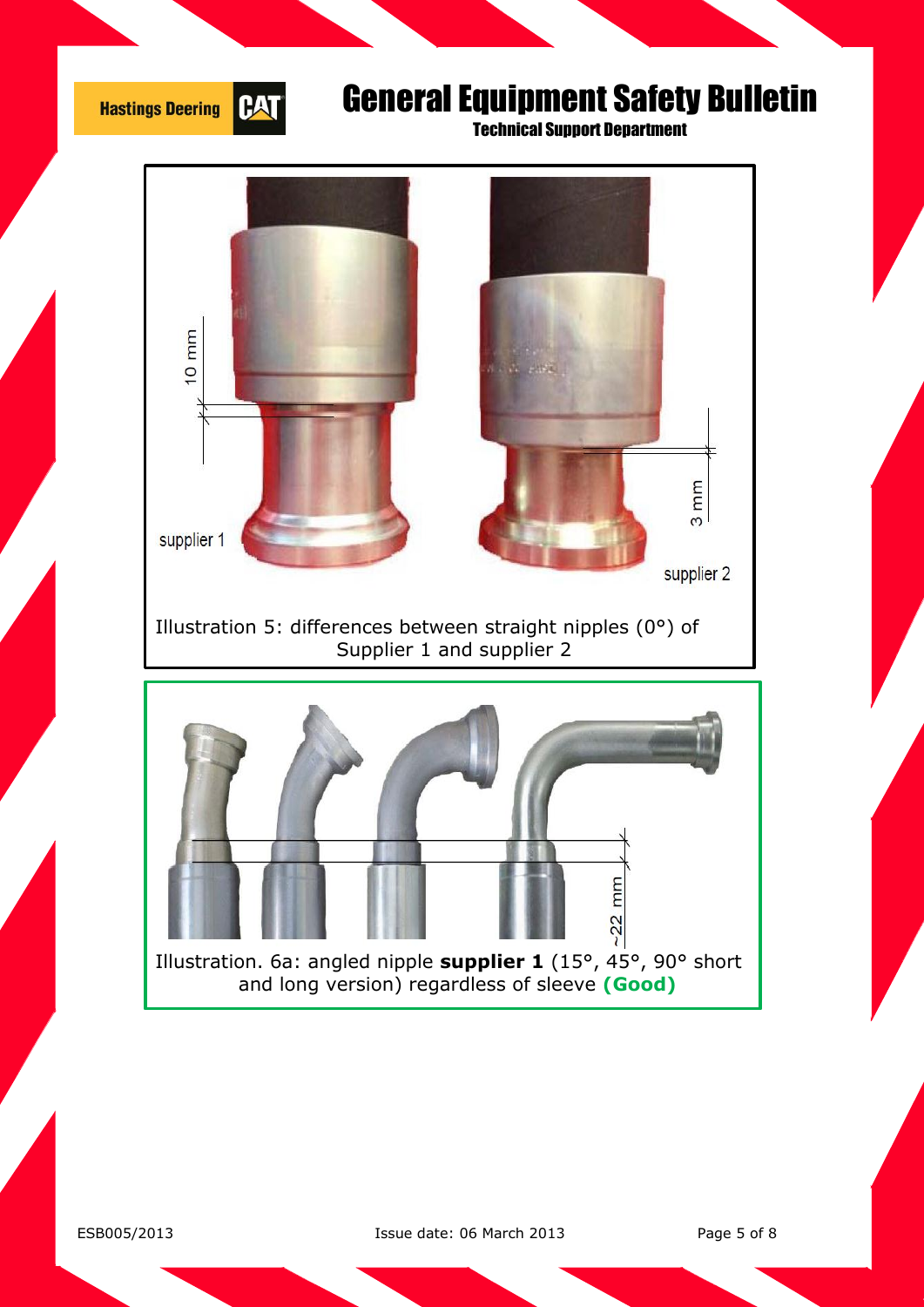

Technical Support Department



 Illustration 6b: angled nipple **supplier 1** (45°, 90° short and long version) regardless of sleeve **(Good)**



 Illustration 7: angled nipple **supplier 2** (15°, 45°, 90° short and long version) regardless of sleeve **(Bad)**

ESB005/2013 Issue date: 06 March 2013 Page 6 of 8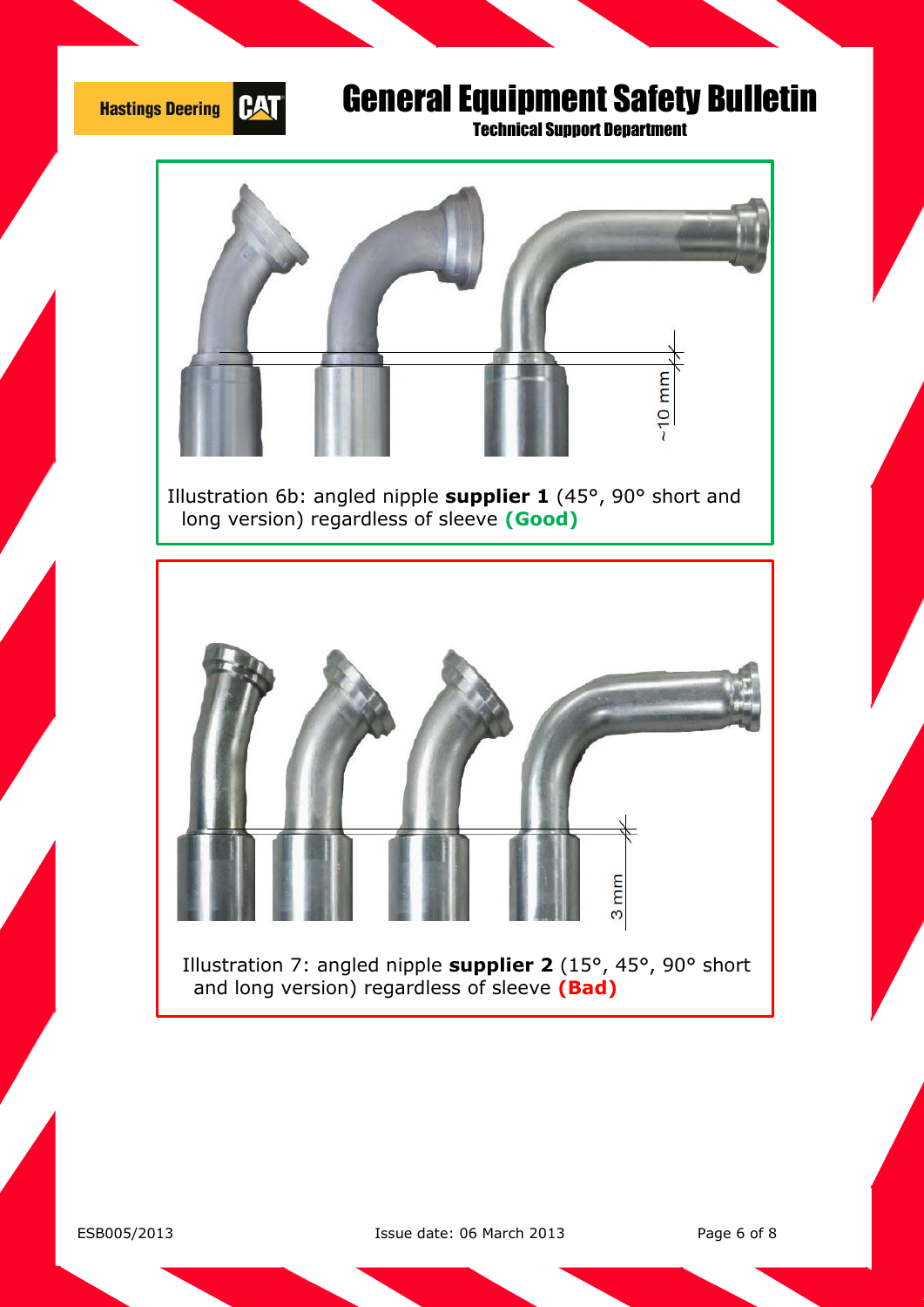

Technical Support Department

### **Table 1**

| <b>Possibly affected</b>                 | <b>Part Number</b> | <b>SAP Number</b>      |
|------------------------------------------|--------------------|------------------------|
| machine Type / serial<br>number          |                    |                        |
| Cat6060/6060FS (RH340,<br><b>RH340B)</b> |                    |                        |
|                                          | 1 983 257          | 1 463 935              |
| 340094 - 340125                          | 1983378            | 1 463 252              |
|                                          | 1983904            | 1 451 584              |
|                                          | 2 160 235          | 4 0 20 241             |
|                                          | 2 168 954          | 4 020 356              |
|                                          | 3 686 542          | 4 0 24 5 84            |
|                                          | 3 686 543          | 1 463 443              |
|                                          | 3 686 546          | 1 471 927              |
|                                          | 3 687 800          | 1 451 552              |
|                                          | 3 687 806          | $\overline{1}$ 463 451 |
|                                          | 3687812            | 1 463 452              |
|                                          | 3 688 993          | 4 0 24 8 97            |
|                                          | 3 689 141          | 1 463 456              |
|                                          | 3 689 142          | 1 463 457              |
|                                          | 3689143            | 1 463 458              |
|                                          | 3 689 144          | 1 463 459              |
|                                          | 3 689 145          | 1 463 460              |
|                                          | 3 689 147          | 1 463 461              |
|                                          | 3689148            | 1 463 462              |
|                                          | 3 689 151          | 1 463 465              |
|                                          | 3 693 467          | 1 451 553              |
|                                          | 3698914            | 1 451 558              |
|                                          | 3698916            | 1 451 555              |
|                                          | 3698917            | 1 463 474              |
|                                          | 3699657            | 1 490 518              |
|                                          | 3705639            | 4 179 328              |
|                                          | 3705640            | 4 179 329              |
|                                          | 3714425            | 1 464 032              |
|                                          | 3717064            | 4 026 299              |
|                                          | 3717065            | 4 026 300              |
|                                          | 3717068            | 4 026 302              |
|                                          | 3717070            | 4 026 303              |
|                                          | 3717085            | 4 026 305              |
|                                          | 3717086            | 4 026 306              |
|                                          | 3717613            | 4 0 26 317             |
|                                          | 3717614            | 4 0 26 318             |
|                                          | 3719233            | 4 026 431              |
|                                          | 3731763            | 4 042 549              |
|                                          | 3731764            | 4 042 550              |

ESB005/2013 Issue date: 06 March 2013 Page 7 of 8